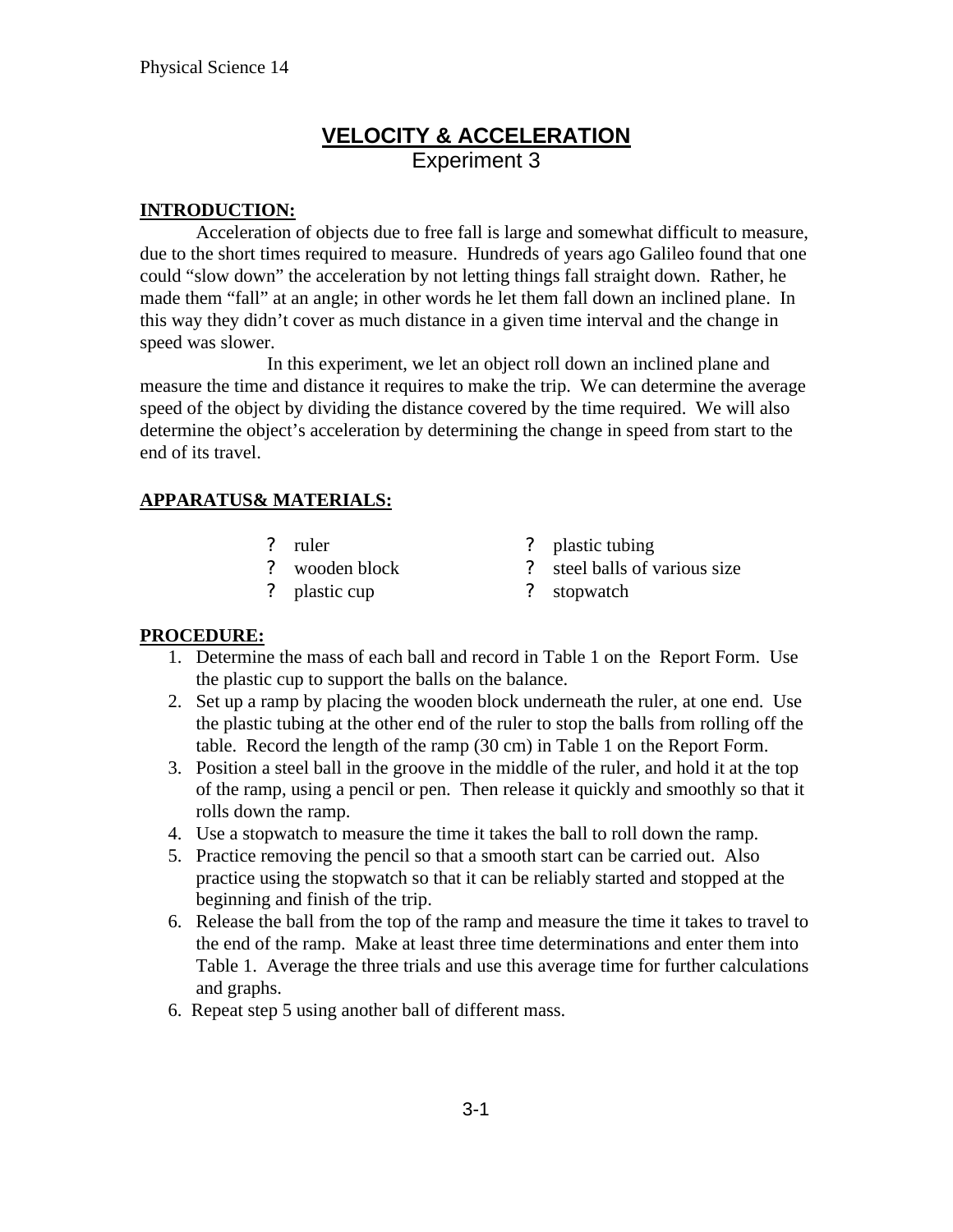#### **CALCULATIONS:**

1. Determine the average speed for each ball by using the equation below, and record in Table 2 on the Report Form.

$$
average speed = \frac{distance}{average time}
$$

2. Use the relationships shown below to determine the final speed, and record in Table 2 on the Report Form.

$$
average speed = \frac{speed_{(final)} + speed_{(initial)}}{2}
$$

Rearranging the above,

$$
speed_{(final)}=2 (average speed) - speed_{(initial)}=
$$

3. Determine the acceleration for each ball, using the equation below, and record in Table 2 on the Report Form. Recall that the initial speed of the ball at the top of the ramp is zero.

> $\text{acceleration} = \frac{\text{final speed} - \text{initial speed}}{\text{time}}$ average time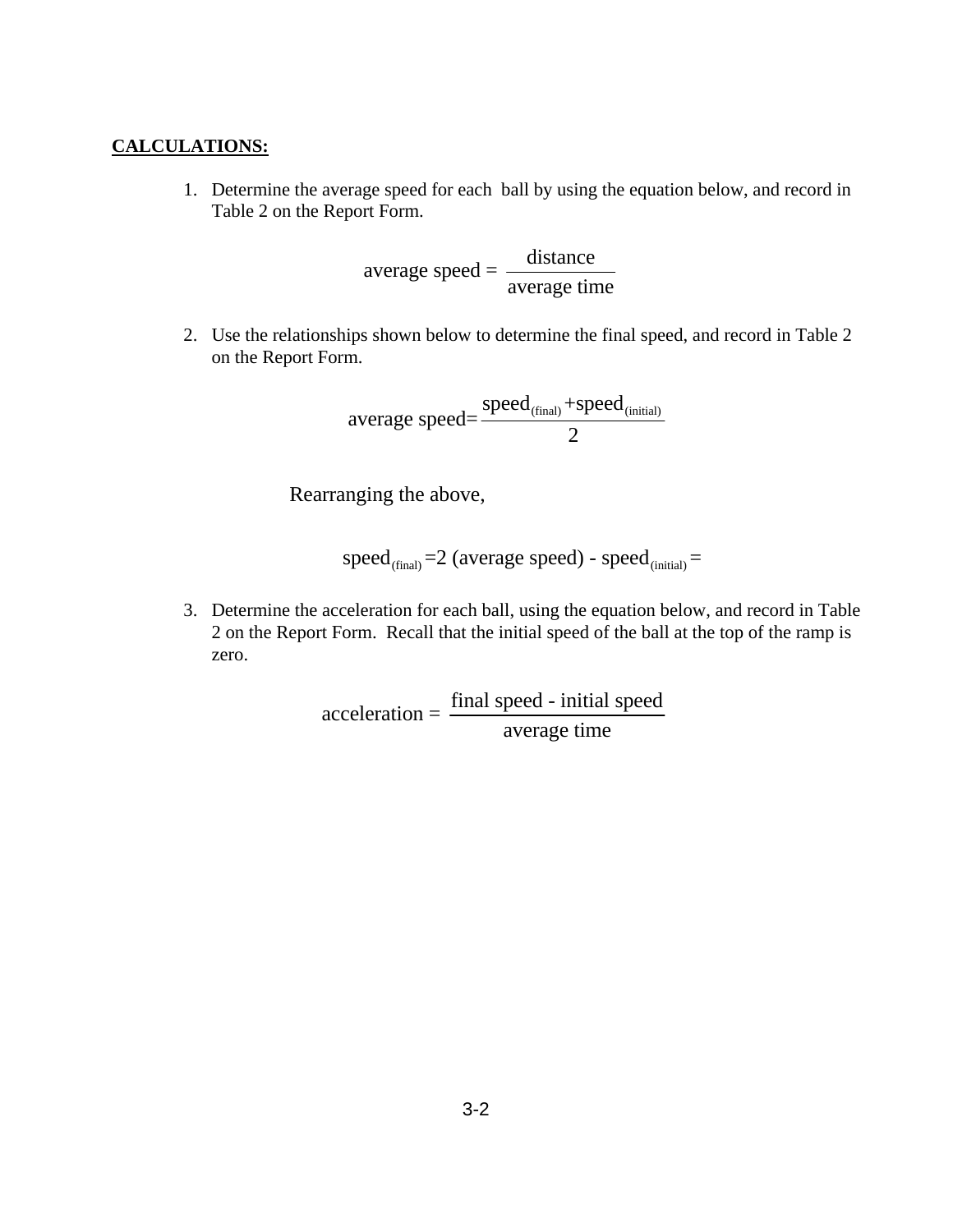Name:\_\_\_\_\_\_\_\_\_\_\_\_\_\_\_\_\_\_\_\_\_\_\_

# **REPORT FORM**

Experiment 3

# **Table 1**

| Mass of<br>ball<br>(g) | <b>Distance</b><br>of ramp<br>(cm) | Time (sec)     |                |         |         |  |
|------------------------|------------------------------------|----------------|----------------|---------|---------|--|
|                        |                                    | <b>Trial 1</b> | <b>Trial 2</b> | Trial 3 | Average |  |
|                        |                                    |                |                |         |         |  |
|                        |                                    |                |                |         |         |  |
|                        |                                    |                |                |         |         |  |
|                        |                                    |                |                |         |         |  |

# **Table 2**

| <b>Ball</b><br><b>Size</b>                        | <b>Quantity</b>      | Answer<br><i>(include units)</i> | <b>Show calculations here</b> |
|---------------------------------------------------|----------------------|----------------------------------|-------------------------------|
| S<br>M<br>$\mathbf{A}$<br>L<br>$\mathbf{L}$       | <b>Average Speed</b> |                                  |                               |
|                                                   | <b>Final Speed</b>   |                                  |                               |
|                                                   | <b>Acceleration</b>  |                                  |                               |
| L<br>$\mathbf{A}$<br>$\mathbf R$<br>G<br>$\bf{E}$ | <b>Average Speed</b> |                                  |                               |
|                                                   | <b>Final Speed</b>   |                                  |                               |
|                                                   | <b>Acceleration</b>  |                                  |                               |